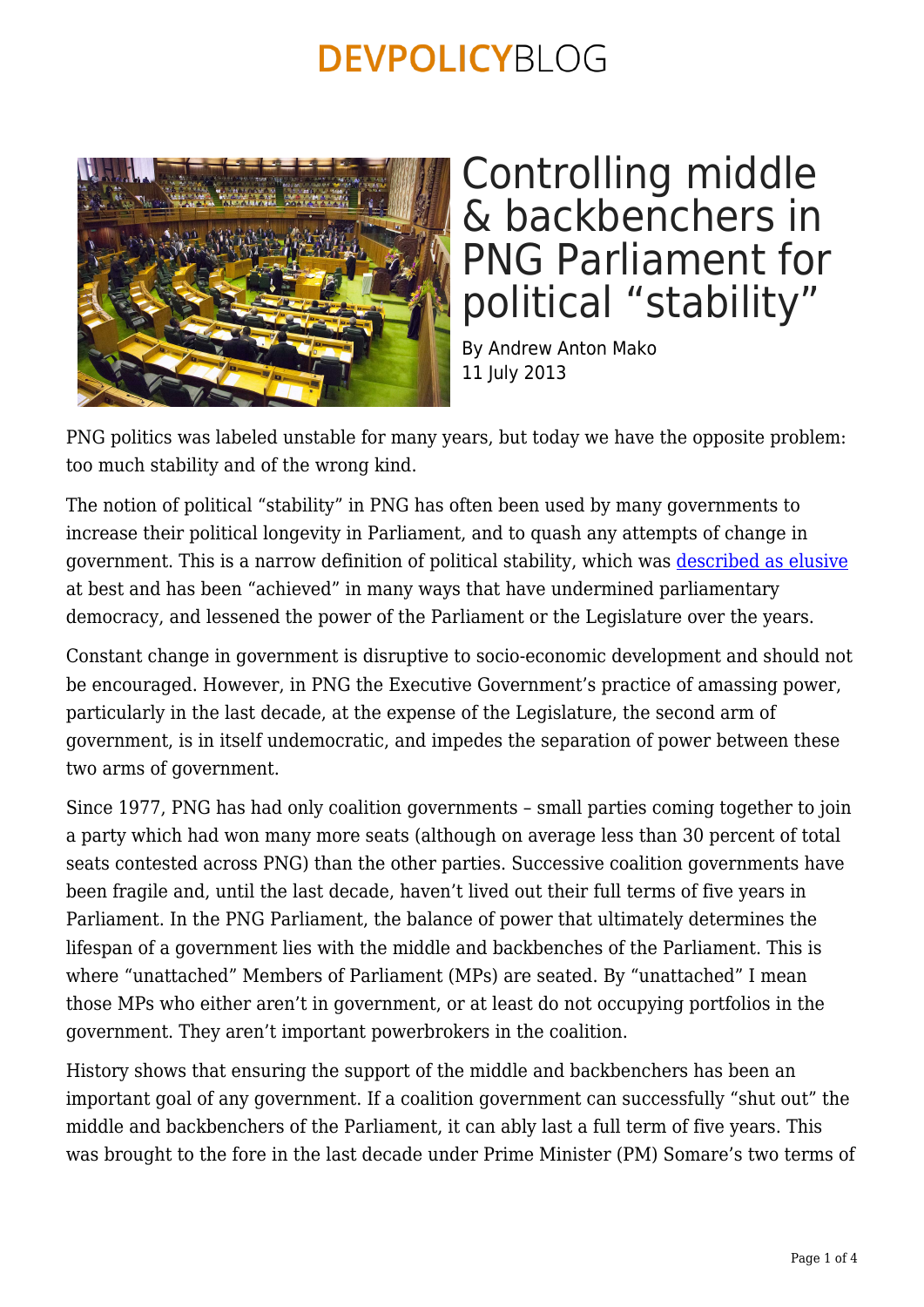government.

#### **How did the previous governments control the middle and backbenchers?**

Formal attempts were made by the Executive Government during the early 2000 to bring stability into Parliament – in the context of this article – to "control" the middle and backbenchers. The government headed by then PM Sir Mekere Morauta enacted the Organic Law on Integrity of Political Parties & Candidates (OLIGPPAC) in 2000 which required that all MPs voted along party lines, including in an event of a change in government. For a decade, the OLIGPPAC successfully "controlled" the power shifting forces of the Parliament until 2010, when Supreme Court [ruled](http://masalai.wordpress.com/2010/07/07/integrity-of-political-parties-law-declared-unconstitutional/) that the particular provision (of compelling voting along party lines) of OLIGPPAC was unconstitutional. This high court ruling rendered OLIGPPAC ineffective as far as "controlling" the middle and backbenchers was concerned. The middle and backbenchers of the Parliament have since become the key power brokering/shifting force of the political landscape of PNG.

Before the 2010 Supreme Court ruling, from 2002 to 2010, the coalition government headed by then PM Sir Michael enjoyed nearly a decade of political "stability" in the history of this nation. This is largely due to OLIGPPAC, as well as by employing other control mechanisms to evade any opposition. This included gagging of debate in Parliament, and "appeasement" of the middle and backbenchers by promises of privileges like easy access and timely release of District Services Improvement Program (DSIP) funds, and other funding streams like the Provincial Services Improvement Program (PSIP). However, during this period, a dangerous precedent was set as far as the balance of power between the Executive Government and the Legislature is concerned, i.e. the former amassed powers by eating into the latter's powers in its quest to successfully control the middle and backbenchers.

Yet, there would always be disgruntled middle and backbenchers that made this group a "powder keg", ready to explode any time when ignited. This became apparent at the end of the last decade, and apparently after the OLIGPPAC was quashed by the Supreme Court in 2010. In 2011, when the opposition finally had a breakthrough in having its voice heard in Parliament, it moved for a change in government when the incumbent PM was in hospital overseas. Almost the entire middle and backbenchers crossed the floor to join the opposition to form a new government.

#### **How is the government currently dealing with power shifting forces of Parliament?**

The above is the unfortunate situation of PNG Parliament the current coalition government inherited after the 2012 National Elections. Given the legislative void, the Executive Government faces a mammoth challenge in ensuring the middle and backbenchers are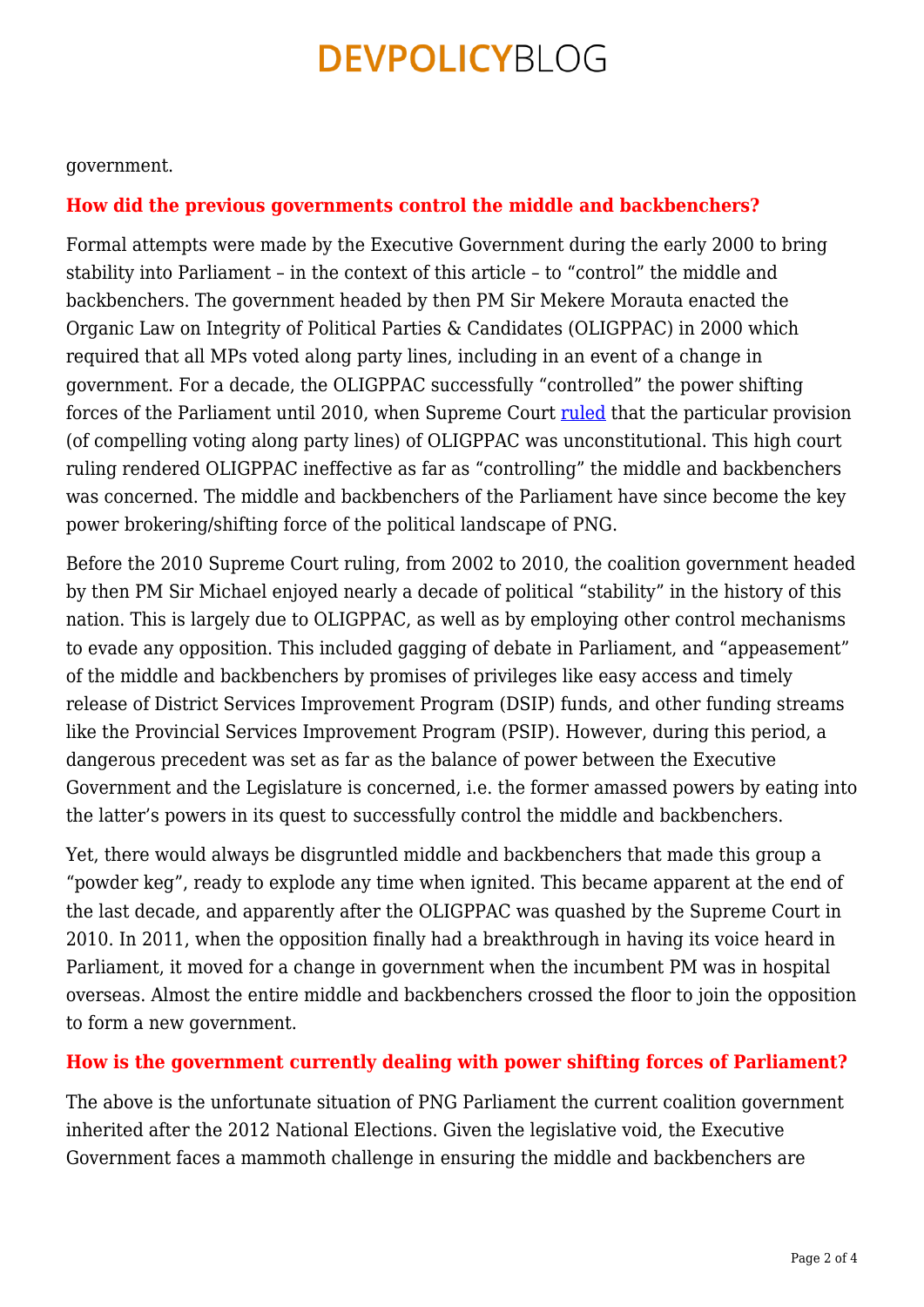appeased and supportive. The current coalition government couldn't use the same tactics as its predecessor mainly because: (i) the Parliament now has a Speaker who is "resilient", and has proven that he cannot be easily influenced to gag Parliamentary debate; (ii) promises of privileges to "appease" the middle & backbenchers can be ineffective mechanism to contain them because, like in 2011, they can easily cross floor to form a new government; and (iii) the coalition government has publicly announced that it will be a transparent and responsible government. So to ensure political "stability" or for the coalition government to live out the full five years term in Parliament, the Executive Government had to further lessen the powers of the Legislature by amending key legislations including specific sections of the supreme law of the land, the Constitution. An example of such legislative change enacted in recent months was to extend the grace period to 30 months (from 18 months).

Recently, the government has [announced](http://www.thenational.com.pg/?q=node/52019) that further legislative changes will be made to ensure political "stability". The proposed Constitutional amendments will: (i) require a mover of motion of no-confidence against an incumbent PM/Government give three advance months (an increase from one week), and ensure signatures of 1/3 (an increase from 1/10) of total MPs nominating an alternative PM; and (ii) reduce the minimum sitting days of Parliament from 63 to 40 days. The nature of the proposed legislative changes is such that the demarcation of powers will again be negatively impacted – more powers will be amassed by the Executive Government at the expense of the Legislature. Essentially, this will lessen the noise (if any) the middle and backbenchers could make against the government.

The opposition [strongly opposes](http://www.islandsbusiness.com/news/papua-new-guinea/1718/constitution-changes-dangerous-png-opposition/) these proposed legislative changes. However, it is powerless to effect change given it now has less than eight MPs as the majority of its initial MPs (some of whom were very vocal and critical of the Executive Government) have [left.](http://pidp.org/pireport/2013/May/05-24-07.htm) They have either joined the government (and become backbenchers) or are in the middlebenches. All these former opposition MPs claimed on their dates of departure that being in the opposition would be to miss out on [bringing development](http://www.emtv.com.pg/news-app/item/two-more-mps-leave-opposition) to their electorates/provinces. This is a diplomatic way of saying they'd miss out on privileges enjoyed by those MPs in government or middle-benches, e.g. the timely and easier access of DSIP and PSIP funds. And those MPs still in opposition claim their development funds have been [withheld.](http://www.thenational.com.pg/?q=node/52224)

What has been happening in the parliament and the actions successive Executive Governments have taken since the last decade (and proposes to take) are due to the "fear" the incumbent governments have of being ousted by the (minority) opposition when the (majority) middle and backbenchers rise against them. How can this dilemma be addressed? This calls for a bi-partisan approach that could introduce radical political reforms to be passed by Parliament which would bring meaningful solution(s). Reforms that would turn